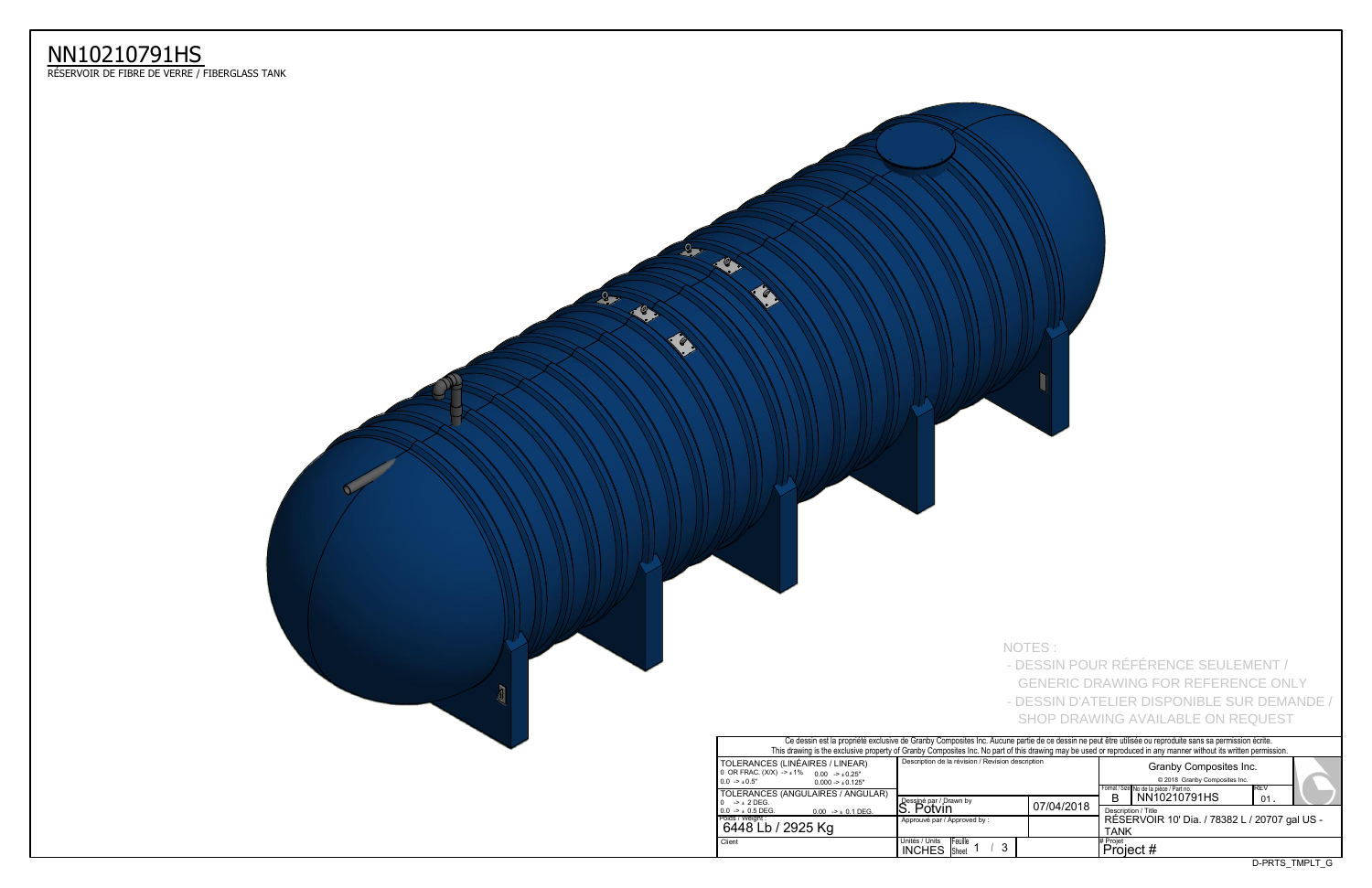| Item | Numéro de pièce /<br>Part Number | Oté /<br>Qty  | Description                                                 | Check<br>List |
|------|----------------------------------|---------------|-------------------------------------------------------------|---------------|
|      | ADP0000001                       | 6             | PLAQUES DE LEVAGE (Granby #AS1108) - LIFTING LUG            |               |
| 2    | BERCEAU10                        | 3             | BERCEAU - 10' - SADDLE                                      |               |
| 3    | BERCEAU10LUGS                    | $\mathcal{P}$ | BERCEAU AVEC ANCRAGES - 10' - SADDLE WITH LUGS              |               |
| 4    | EV480                            |               | ENSEMBLE ÉVENT - 4" SCH. 80 - VENT KIT                      |               |
| 5    | GMHE30-COVER00                   |               | COUVERCLE DE TROU HOMME BOULONNÉ - 30" DIA. FRP. - BOLTED   |               |
|      |                                  |               | <b>MAN HOLE COVER</b>                                       |               |
| 6    | MH-30 (6"L.)                     |               | TROU D'HOMME - 30" DIA. x 6" L. - MANHOLE                   |               |
| 7    | PFV01414                         |               | PLAQUE ANTI-VORTEX 0.5" x 13.5" x 13.5" - ANTI-VORTEX PLATE |               |
| 8    | TP80400G01 (48.5"L.)             | $\mathcal{P}$ | TUYAU PVC GRIS - 4" SCH 80 - PVC PIPE GREY                  |               |
| 9    | TP80400G01 (9"L.)                |               | TUYAU PVC GRIS - 4" SCH.80 - PVC PIPE GREY                  |               |

4 X 9

- Protection gelcoat contre les UV en option / Gelcoat UV protection in option
- Exigences NSF-61 pour eau potable en option / NSF-61 requirements for drinkable water in option

Le réservoir doit être installé selon les instructions du manufacturier. / The tank must be installed in accordance with the manufacturer's instructions.

| Ce dessin est la propriété exclusive de Granby Composites Inc. Aucune partie de ce dessin ne peut être u<br>This drawing is the exclusive property of Granby Composites Inc. No part of this drawing may be used or repro |                                                               |            |                 |  |  |  |  |  |  |  |
|---------------------------------------------------------------------------------------------------------------------------------------------------------------------------------------------------------------------------|---------------------------------------------------------------|------------|-----------------|--|--|--|--|--|--|--|
| TOLERANCES (LINÉAIRES / LINEAR)<br>0 OR FRAC. $(X/X)$ -> $\pm 1\%$ 0.00 -> $\pm 0.25$ "<br>$0.0 \rightarrow 0.5"$<br>$0.000 - 1.000 - 1.000$                                                                              | Description de la révision / Revision description             |            |                 |  |  |  |  |  |  |  |
| TOLERANCES (ANGULAIRES / ANGULAR)<br>$-2 + 2$ DEG.<br>$\Omega$                                                                                                                                                            | Dessiné par / Drawn by                                        |            | Format / S<br>B |  |  |  |  |  |  |  |
| $0.0 \rightarrow \pm 0.5$ DEG.<br>$0.00$ -> $\pm$ 0.1 DEG.                                                                                                                                                                | S. Potvin                                                     | 07/04/2018 | Descr           |  |  |  |  |  |  |  |
| Poids / Weight:<br>6448 Lb / 2925 Kg                                                                                                                                                                                      | Approuvé par / Approved by:                                   |            | RÉS<br>TAN      |  |  |  |  |  |  |  |
| Client                                                                                                                                                                                                                    | Unités / Units<br><b>IFeuille</b><br>3<br><b>INCHES</b> Sheet |            | # Projet<br>Pro |  |  |  |  |  |  |  |

 $\widehat{6}\widehat{5}$ 

 $(2)$   $(3)$ 



- Diamètre intérieur / Inside Diameter : 120" / 3.048 m
- Longueur minimale requise de la chaîne pour le levage à 60° / Minimum required length of the chain for the 60° lifting : 102" / 2.591 m"



3

- Fabriqué selon les exigences ANSI-AWWA D120 / Manufactured according to ANSI-AWWA D120 requirements
- Couche isolante d'uréthane en option / Urethane insulation layer in option

 $\left( \begin{matrix} 8 \end{matrix} \right)$ 

**PROPRIeTeS DE LA FONDATION / FOUNDATION'S PROPERTIES**

N1 - Structure de chaussée bien drainée (avec ou sans dalle de béton) d'une capacité portante de 4,000 lbs/ p.c. (20T / m.c.) / Well drained roadway structure ( with or without concrete pad) with load bearing capacity of 4,000 psf ( $20T / sm$ )

2 2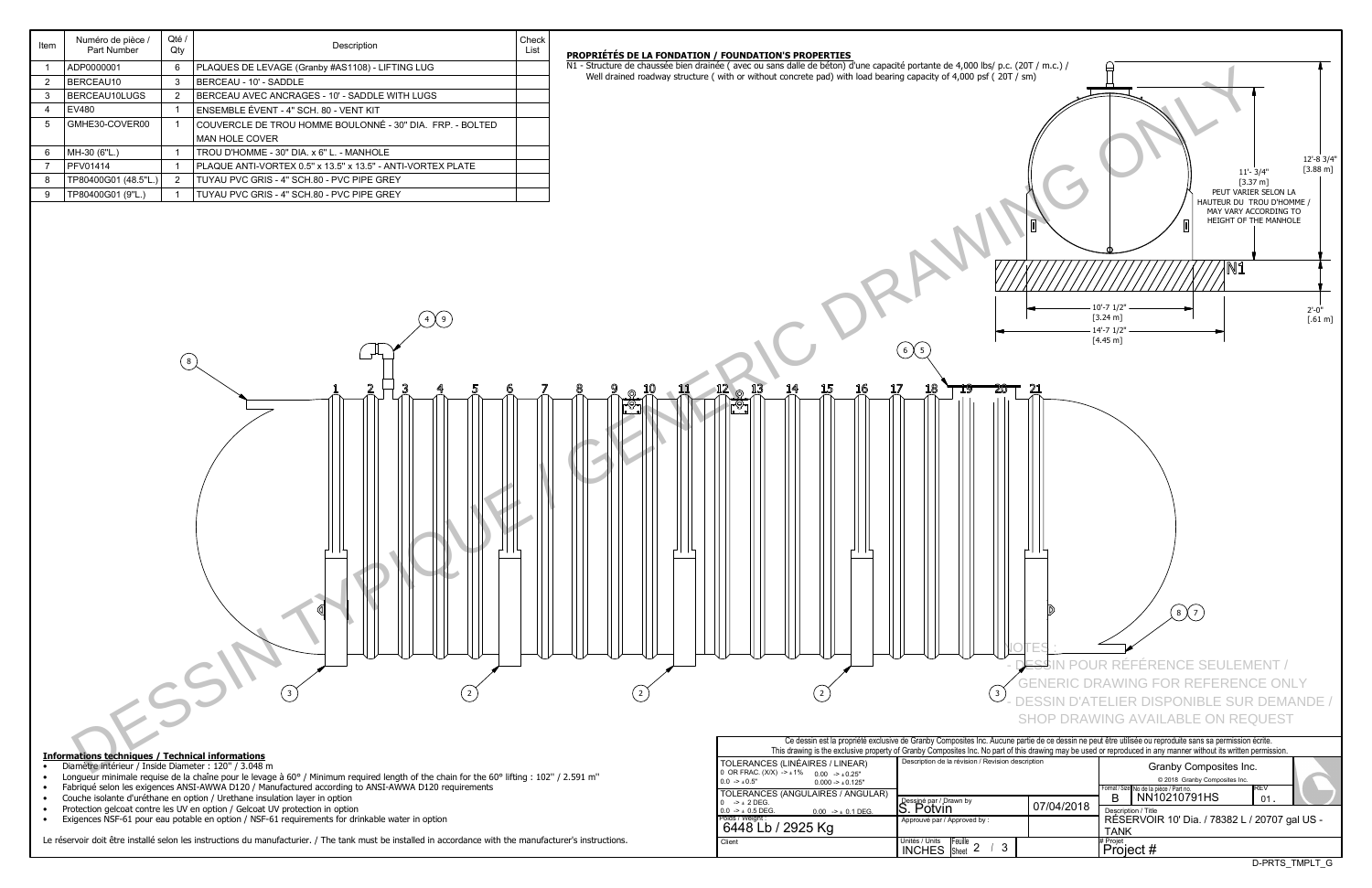